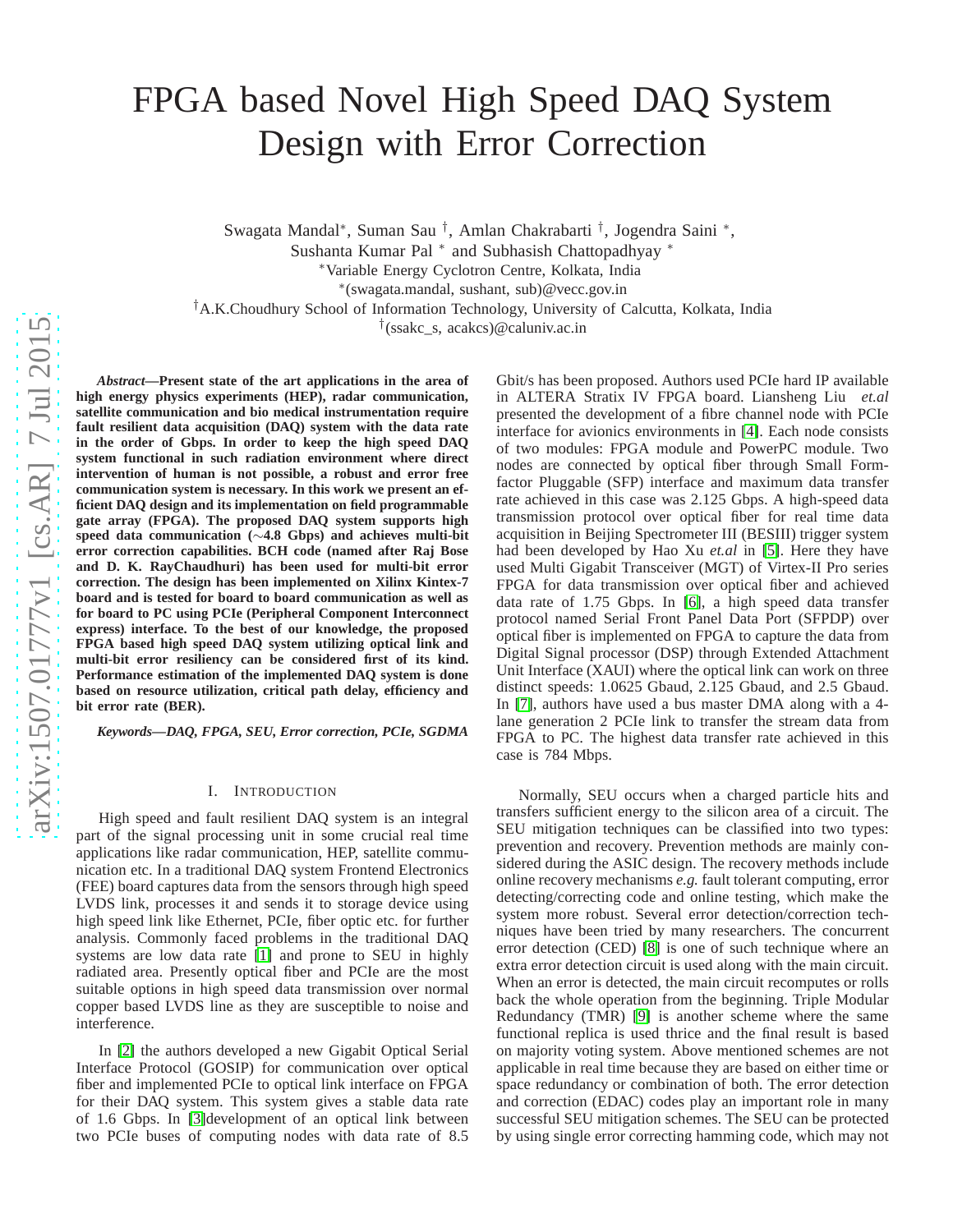be sufficient for reliable communication in high speed DAQ system. So multiple error correction codes can be applied in this kind of high speed DAQ. Several multiple forward error correction codes (FEC) have been presented in different papers *e.g.* BCH code [\[10\]](#page-5-9), Reed Solomon code and Reed Muller **Data from Pattern**  code [\[11\]](#page-5-10). **Generator**

In all of the above mentioned works the authors did not discuss anything about SEU mitigation in high speed data acquisition system to work in an adverse environmental condition like Deep Space Experiment or in HEP experiment. The scope of our work takes into consideration an efficient design of the various stages in the DAQ chain to meet the high data rate requirements. Our high speed data acquisition system is protected from SEU by multi-bit error correcting code and interleaver. Scrambling is used here as line coding technique to maintain the DC balance and to obtain 20% extra throughput unlike 8b/10b coding in [\[2\]](#page-5-1), [\[3\]](#page-5-2), [\[4\]](#page-5-3). We have achieved a maximum data rate of 4.8 Gbps compared to 1.6 Gbps,2.125 Gbps,1.75 Gbps in [\[2\]](#page-5-1), [\[4\]](#page-5-3), [\[5\]](#page-5-4) respectively. In this paper, our key contributions are:

- Efficient implementation of FPGA based high speed DAQ with optical link having multi-bit error correction capability.
- Performance analysis of the DAQ has been done using real time test set up having PCIe gen2 and scatter gather direct memory access (SGDMA).

The rest of the paper is organized as follows. Section [II](#page-1-0) describes the full system design topology for the high speed DAQ. Experimental setup with performance evaluation are described in Section [III](#page-3-0) followed by concluding remarks in Section [IV.](#page-4-0)

## II. SYSTEM DESIGN FOR HIGH SPEED DAQ

<span id="page-1-0"></span>The main aim of the DAQ used in critical applications are to handle high data rate, error correction capabilities and efficient storage mechanism for future analysis. In high speed data transmission optical fiber is generally used as the communication media. Several multibit error correction methods for efficient communication had been discussed in Section [I,](#page-0-0) where BCH coding is most suitable for random error correction. The interleaver block has been introduced after encoder block judiciously to enhance the error correction efficiency. In the receiver side data is directly transfered to PC through PCIe from the FPGA board. Functional blocks of the proposed system is shown in Figure [1.](#page-1-1) The details of each block have been discussed in the following subsections.

# *A. Scrambler/Descrambler*

Scrambler is used to reduce the occurrence of long sequences of '1' (or '0') that maintains a good DC balance in input signal coming from the detector/sensor. This helps in accurate timing recovery on receiver equipment. It has a latency of one clock cycle but does not add any overhead in the system like the  $8b/10b$  or  $7b/8b$  line coding. Here 52 bit incoming data is divided into four blocks of 13 bit data and then each block is scrambled simultaneously using 13 bit polynomial. These scrambled data from all four blocks are combined together to produce the 52 bit scrambled output data.



<span id="page-1-1"></span>Fig. 1. Internal blocks of the proposed system

## *B. BCH Encoder/Decoder*

BCH is a binary error correcting code. Here, BCH (15,7,2) code is used to correct the error due to SEU or Multiple bit upset (MBU). In this coding scheme 7 bit data is appended with 8 redundant bits for error correction. So the code rate (ratio of input data to coded data) is 0.467. 56 bit data (52 bit data with 4 bit header) is broken down into eight 7 bit data, which are encoded with BCH encoder in parallel. After encoding the 15 bit data from the eight blocks, they are assembled to generate a total 120 bit data. Though this block introduces one clock cycle latency in the system but increases the reliability in data transfer. The encoded data has been decoded in the following three steps: determination of the error locater polynomial, detection of error location using Chien Search Algorithm [\[10\]](#page-5-9) and location of the data at the error position. In our present work we have designed the BCH encoding/decoding block as a custom hardware design. Instead of selecting BCH code with larger block size like (31, 26, 1) or (63, 57,1), we used eight BCH (15,7,2) in parallel for faster error correction without compromising the time complexity. Hence, each BCH decoder block can correct up to 2 bits of error within 7 bits of input. So the total  $8 \times 2 = 16$  error can be corrected simultaneously using this technique without any extra resources. Similarly, we can use triple error correcting BCH code [\[10\]](#page-5-9) but that will reduce the code rate.

# *C. Interleaver/De-interleaver*

Interleaving is the reordering of the data that is to be transmitted, so that the consecutive bytes of data are distributed over a larger sequence of data to reduce the effect of burst error. Generally two types of interleaving strategies (Block interleaver and convolutional interleaver) are used in any communication system. Here we have used block interleaver. The first 120 bit data from the encoder is divided into two block of 60 bits of data and then interleaving operation is done on each 60 bit data using block interleaver. The whole process increases the code correction capabilities without any clock latency and overhead. De-interleaver process is used to reorder the data again in the receiver side.

# *D. MUX/DEMUX and Clock Domain Crossing*

This block consists of dual port RAM and read-write controller. It breaks down 120 bit frame into three words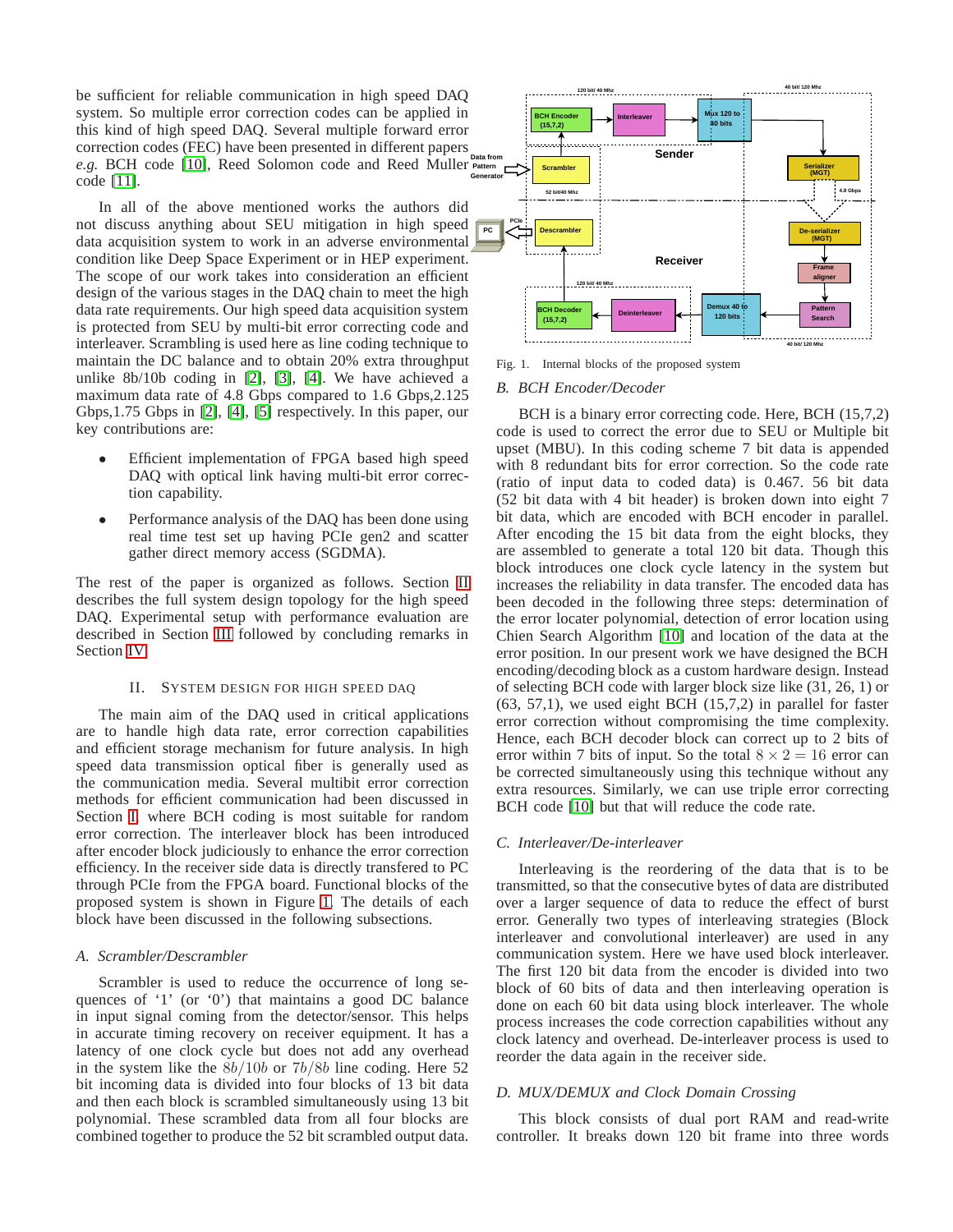of 40 bits width. It reduces bandwidth consumption keeping data rate same. Here, we have used 120 MHz clock to drive the multi-gigabit transceiver (MGT) available from Xilinx IP core to keep the data rate same with the internal blocks those are running with 40 MHz frequency. The data rate and clock frequency can be changed to any value according to the requirement. This block is used to synchronize the data rate between MGT and the other parts of the design. Figure [2](#page-2-0) shows the architectural block diagram of the MUX-DEMUX and clock domain crossing.



<span id="page-2-0"></span>Fig. 2. Mux DeMux for clock domain crossing

#### *E. Serializer/De-serializer*

This block simply converts the parallel data to serial data, which is transmitted over the communication channel. It is inbuilt within the MGT. De-serializer simply converts the serial data to parallel data in the receiver side.

#### <span id="page-2-3"></span>*F. Frame Aligner and Pattern Search*

In the receiver side the frame aligner block aligns the frames in a proper order by using frame header as an index. This frame header is detected by an efficient pattern search algorithm whose flow chart is given in Figure [3.](#page-2-1) There are two types of frame: Standard and Frame without FEC. The standard frame consists of four fields: Header field (4 bit), Slow Control (4 bit), Data field of width 48 bit, FEC field of width 64 bit. Slow Control (here, we merged with data field) field is reserved for controlling the DAQ chain in future. Whereas frame format without FEC consists of three field: Header field (4 bit), Slow control field (4 bit) and data field (112 bit). In standard frame format 1010 is used as header and 0101 is used as header in frame format without FEC. Frame format without FEC may be used for those applications where probability of error is low and high throughput is needed. The frame aligner and pattern search block consists of two sub blocks (Pattern search block, Right shifter block) as shown in the Figure [4.](#page-2-2) Right shifter block shifts the received data by one bit to the right from MSB side and sends it to the pattern search block. The pattern search block checks whether the header is received or not. Once the header is properly detected pattern search block will continuously search for another 32 subsequent headers of other frames to ensure the stability of the link and then the process gets terminated.



<span id="page-2-1"></span>Fig. 3. Algorithm for Frame Aligner and Pattern Search



<span id="page-2-2"></span>Fig. 4. Data flow diagrams of the Frame Aligner and Pattern Search block

### *G. Data Transfer to Host PC through PCIe*

The asynchronous Fast In Fast Out (FIFO) and SGDMA is used to transfer data from FPGA board to PC through PCIe. We have used PCIe gen2 Intellectual Property (IP) core available from Xilinx. Interconnection of FPGA to PC through PCIe is shown in Figure [5.](#page-3-1) Data is written into FIFO at a frequency of 120 MHz by which MGT is running and data will be read from FIFO at a frequency of 125 MHz by which PCIe core is running. In the PC side we capture the data by a program developed using windows software development kit (SDK) written in C language.

## *H. Data Flow Overview*

The complete chain of the functional blocks as shown in Figure [1](#page-1-1) for the high speed DAQ with multi-bit error correction (Considering two bits error correction) has been implemented on the FPGA board. Figure [6](#page-3-2) shows the complete mechanism of standard frame generation and the error correction flow. At first, only 52 bit user data is scrambled by the scrambler block. These 52 bits of data is divided into four blocks of 13 bits data and scrambles each block parallely. The scrambled data with the 4 bit header is mapped in the input lines of the eight BCH (15,7,2) encoders, which are running parallel. Output of all the encoders are combined to get a frame of 120 bit data. This 120 bits of data are interleaved first and then goes to the next functional block that is the MUX. Interleaving is used to reduce the effect of burst error. But the header position is never changed in the frame format (red color in Figure [6\)](#page-3-2) even after interleaving process, helps to synchronize the frame in the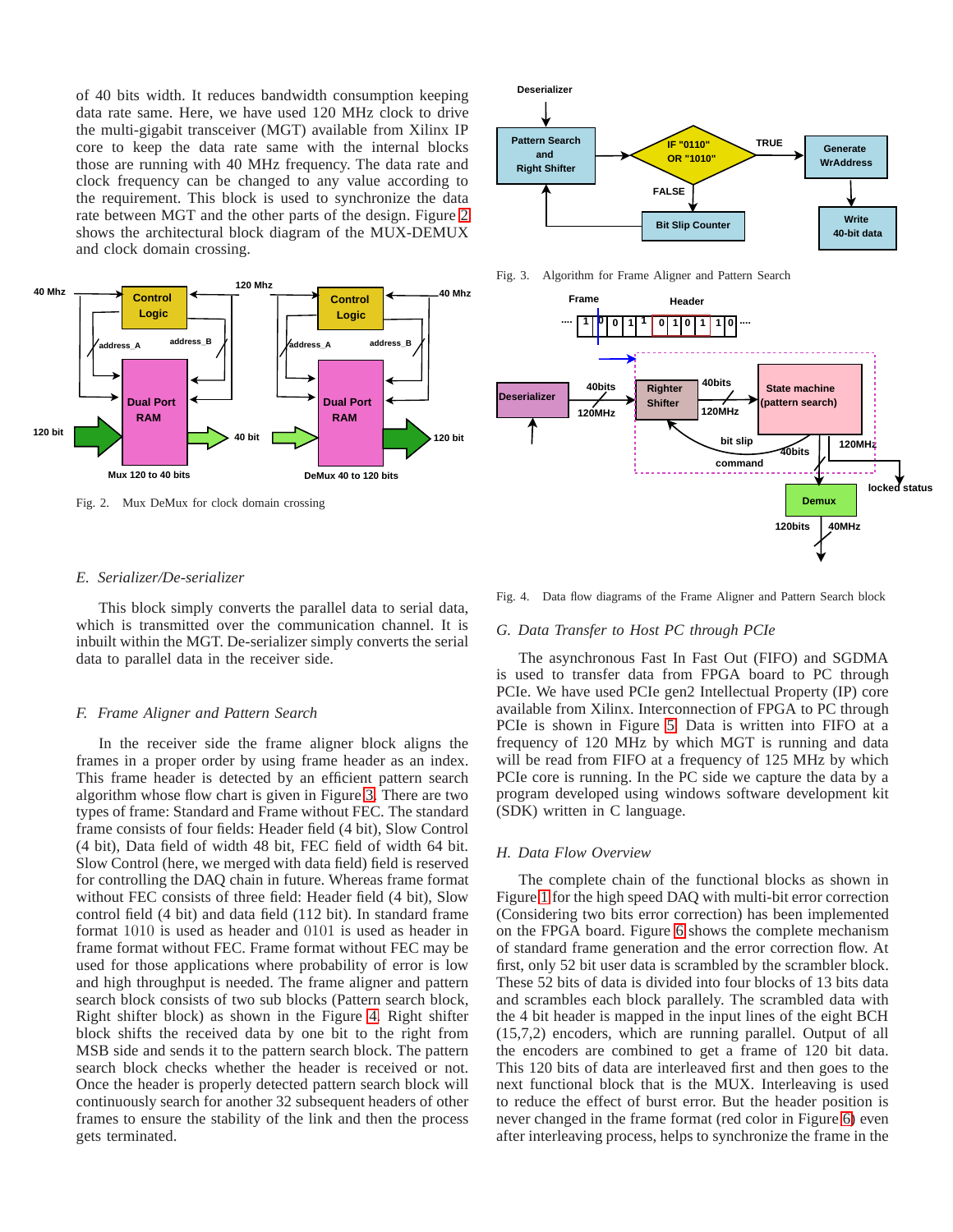

<span id="page-3-1"></span>Fig. 5. PCIe interfacing with blocks and Experimental setup of proposed DAQ



<span id="page-3-2"></span>Fig. 6. Standard frame generation and Error correction flow

receiver side. In Mux-DeMux and clock domain crossing block a dual port RAM is used to write this 120 bits data using 40 MHz clock and read the same data at 120 MHz clock rate with 40 bit word size. So the data rate for writing  $(40 \times 120 = 4.8$ Gbps) and reading  $(120 \times 40 = 4.8 \text{ Gbps})$  are same. The 40 bit data is serialized first and goes to the transmitter (TX) for transmitting over the optical fiber cable. In the receiver (RX) side functional blocks are Deserializer, DEMUX, Deinterleaver, BCH Decoder (15, 7, 2) and Descrambler. They perform reverse function with respect to Serializer, MUX, Interleaver, BCH Encoder (15, 7, 2) and Scrambler respectively. The extra block frame aligner and pattern search in the receiver side is added in this chain whose functional description has been described in section [II-F.](#page-2-3)

# <span id="page-3-0"></span>III. EXPERIMENTAL SETUP AND PERFORMANCE ANALYSIS

The full prototype of the DAQ chain is implemented in the Xilinx Kintex-7 boards (KC705 from Avnet) using the Xilinx ISE 14.5 platform and VHDL for design entry. We have used an external jitter cleaned clock source (CDCE62005EVM of TI) to drive MGT of two Kintex-7 boards. One Agilent power supply has been used to drive the whole system. Two Kintex-7 boards are connected through single mode optical fiber using SFP from *Finisar* (FTLX8571D3BCL). For board to PC communication we have used eight lane PCIe gen2. Names of the various signals and their functions are given in Table [I.](#page-4-1) The timing diagram of the transmitter and the receiver side are given in Figure [7.](#page-4-2) The block diagram and experimental setup of the system are shown Figure [5.](#page-3-1) We achieved maximum bit rate of 4.8 Gbps in our system. In standard mode, a frame contains only 52 bits of data, 64 bits for error correction (FEC) and 4 bits of header. 64 bits FEC field can correct upto 16 bits of error, as it is applied on 8 decoder blocks in parallel (2

<span id="page-3-3"></span>TABLE II. COMPARISON WITH EXISTING WORKS

| <b>Device</b>                | <b>Speed</b> | Error correcting           | Line coding      |
|------------------------------|--------------|----------------------------|------------------|
| <b>Used</b>                  | (Gbps)       | capability                 | used             |
| Lattice SCM40[2]             | 1.60         | Not mentioned              | 8b/10b           |
| Altera Stratix IV[3]         | 8.50         | Not mentioned              | $^{\prime}10b$   |
| Altera EP2SGX90EF1152C5I41   | 2.125        | Not mentioned              | $\sqrt{10b}$     |
| Virtex-II Pro series FPGA[5] | 1.75         | CRC used for               | 8b/10b           |
|                              |              | error detection only       |                  |
| Kintex-7                     | 4.80         | Multi bit error correction | <b>Scrambler</b> |
| (our design)                 |              | <b>BCH</b> code used       |                  |

bit error correction for each block). So the data rate achieved considering only the data field (D) in this mode is:

 $40MHz \times 52bits = 2.08Gbps$ 

In frame format without FEC, where error correction code is not used, the frame can carry  $(52 + 64 = 116)$  bits of data out of 120 bits frame. So in this mode data rate is measured:  $40MHz \times 116bits = 4.64Gbps$ 

Hence, the data transfer efficiency for the above mention two modes are  $(2.08/4.80) \times 100 = 43.33\%$  and  $(4.64/4.80)$ 96.6% respectively.

Table [II](#page-3-3) shows the comparison between our work and that of the other existing works. Existing system[\[3\]](#page-5-2) gives better speed with respect to our implementation but it does not incorporate any error correction mechanism as that of ours.

Resource utilization for each functional block of the proposed DAQ system is given in Table [III.](#page-4-3) In Figure [8](#page-5-11) we show the critical time, which is the maximum delay time to get the output of a circuit for each of the circuit blocks. Power consumption is estimated using Xilinx Xpower tool and we show the estimated average logic and signal power for the various model of the proposed design in Table [IV.](#page-5-12) To the best of our knowledge, we are reporting the critical time and power consumption of this type of system for the first time.

SEU error is random in nature. We have emulated the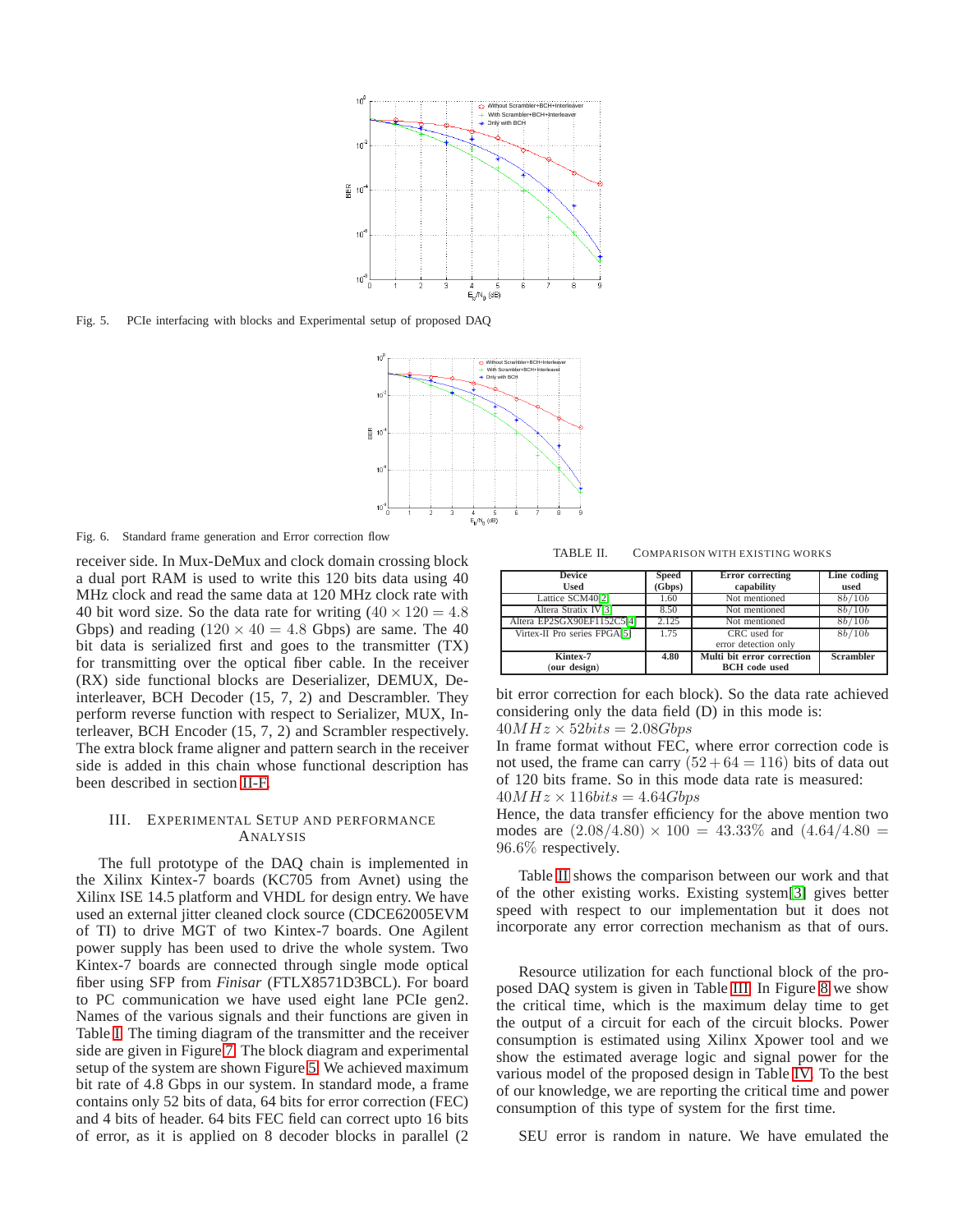

Fig. 7. Timing diagram of the transmitter and receiver signals

<span id="page-4-1"></span>

| TABLE I.<br>DESCRIPTION OF THE SIGNALS USED IN TIMING DIAGRAM |  |
|---------------------------------------------------------------|--|
|---------------------------------------------------------------|--|

<span id="page-4-2"></span>

| <b>Signal</b>       | Width          | <b>Function</b>                                                | Use                                    |
|---------------------|----------------|----------------------------------------------------------------|----------------------------------------|
| Fabric_Clk          |                | Use to drive different blocks in DAO                           | Both in Transmission and Receiver side |
| <b>MGTREF Clk</b>   |                | Use to drive MGT                                               | Both in Transmission and Receiver side |
| PLL Clk             |                | Use to drive MGT                                               | Both in Transmission and Receiver side |
| PLL Locked          |                | Output of PLL. It indicates PLL generate stable clock          | Both in Transmission and Receiver side |
| <b>RESET</b>        |                | Use to reset the whole system                                  | Both in transmission and Receiver side |
| BUSY O              |                | Becomes high when System enters a process before ready         | Both in transmission and Receiver side |
| Scrambler           | 52             | This signal contains the data of output of scrambler block     | In Transmission side only              |
| Encoder             | 120            | This signal contains the data after BCH encoding               | In Transmission side only              |
| MUX_Output          | 40             | This signal contains output of MUX block which is 40 bit width | In Transmission side only              |
| <b>FRAME ALIGNR</b> |                |                                                                |                                        |
| RIGHTSHIFT          | 40             | Store the receive data after shifting right by one bit         | In Receiver side only                  |
| <b>FRAME ALIGNR</b> |                |                                                                |                                        |
| PATTERN SEARCH      | $\overline{4}$ | Check whether header is matched or not                         | In Receiver side only                  |
| <b>FRAME ALIGNR</b> |                |                                                                |                                        |
| <b>BSCOUNTER</b>    | 5              | Store the output of counter until header is not matched        | In Receiver side only                  |
| Header LOCK O       |                | Becomes high when the frame is locked                          | In Receiver side only                  |
| <b>FRAME ALIGNR</b> |                |                                                                |                                        |
| WrAddr              | 5              | store the address of RAM where receive data will be written    | In Receiver side only                  |
| <b>RAM_ENABLE</b>   |                | Becomes high when RAM is Ready to perform                      | In Receiver side only                  |
| Write 40 bit Data   | 40             | Store 40 bit data which is to be written in RAM                | In Receiver side only                  |
| <b>DECODER</b>      | 52             | Contains the decoded data                                      | In Receiver side only                  |
| <b>DESCRAMBLER</b>  | 52             | Contains output data of descrambler block                      | In Receiver side only                  |

| <b>Board</b> | <b>Module</b>           | <b>Slice</b> | <b>Slice</b> | LUT              | <b>BRAM</b> |
|--------------|-------------------------|--------------|--------------|------------------|-------------|
|              | Name                    | Register     | <b>LUTs</b>  | <b>Flip Flop</b> |             |
|              | <b>BCH</b>              | 7//407600    | 951/203800   |                  | 7/951       |
|              | Encoder (15,7,2)        |              |              |                  |             |
|              | <b>BCH</b>              | 135/407600   | 446/203800   | $\Omega$         | 119/462     |
|              | Decoder (15,7,2)        |              |              |                  | (25%)       |
| 325t         | Scrambler               | 52           | 53           | 5                |             |
|              | Descrambler             | 104          | 56           | C                | $\Omega$    |
| ŕ,           | Interleaver             | 44           | 40           | 40               | $\Omega$    |
|              | DeInterleaver           | 201          | 82           | 80               | $\Omega$    |
| Kintex       | Frame Aligner           | 115          | 308          | 72               | $\Omega$    |
|              | Encryption (AES)        | 1311         | 4300         | 864              | $\Omega$    |
|              | Encryption (RSA)        | 116          | 31612        | 75               | $\Omega$    |
|              | PCIe                    | 5882         | 5287         | 2694             | 10          |
|              | Top Module              | 3665         | 9003         | 1998             |             |
|              | Without PCIe            |              |              |                  |             |
|              | Top Module<br>With PCIe | 8360         | 8555         | 3779             | 26          |

<span id="page-4-3"></span>TABLE III. RESOURCE UTILIZATION

SEU error by generating random error on the input data using random error generator [\[12\]](#page-5-13). The simulation results of BER is shown in the Figure [9](#page-5-14) with respect to the noise (Eb/N), which varies from 0 dB to 10 dB. We have assumed the power spectral density of noise as a Poison distribution. Figure [9](#page-5-14) shows the efficiency of our system comprising of BCH code with interleaver and scrambler gives the best performance in presence of noise. The throughput of the DAQ system is measured as 4.8 Gbps in the Xilinx platform installed in Fedora OS.

# IV. CONCLUSION

<span id="page-4-0"></span>In this work we have proposed a novel DAQ design for HEP experiments. The proposed DAQ supports high speed (in terms of Gbps) optical data communication and also corrects multi-bit error. The DAQ design has been implemented on Xilinx Kintex-7 board and real test setup has been developed involving board to board communication and PCIe interfacing with a host PC. A detailed performance analysis of the DAQ implementation is presented in terms of timing diagram, resource utilization and critical timing for of each of the blocks (FPGA), power consumption and BER. The proposed DAQ design and its implementation involving optical data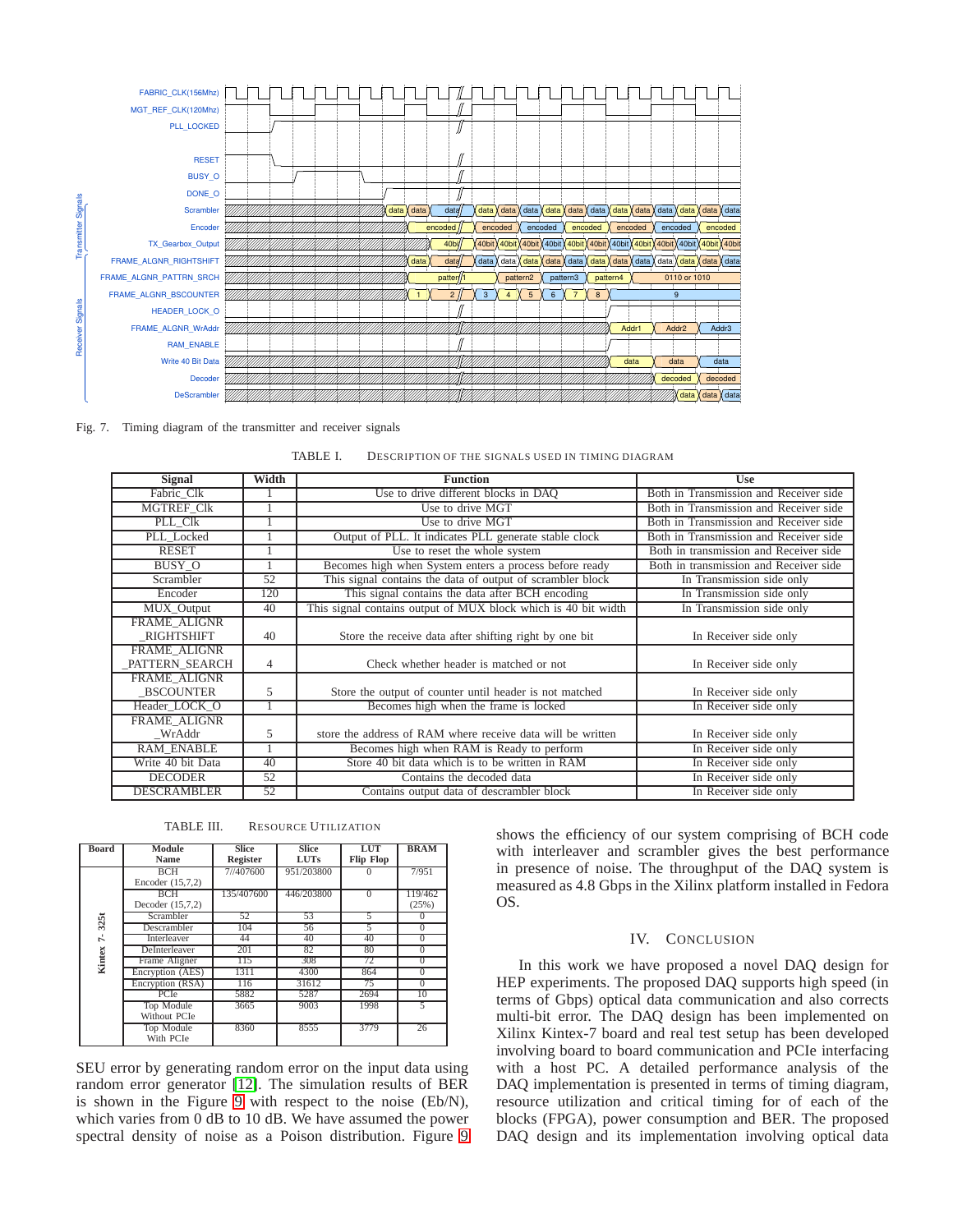<span id="page-5-12"></span>

| TABLE IV. |  | MODULE WISE POWER CONSUMPTION |
|-----------|--|-------------------------------|
|           |  |                               |

| <b>Board</b> | <b>Module</b><br><b>Name</b> | Logic<br>Power(mW) | <b>Signal</b><br>Power(mW) |
|--------------|------------------------------|--------------------|----------------------------|
|              | BCH                          | 0.02               | 0.01                       |
|              | Encoder(15,7,2)              |                    |                            |
|              | <b>BCH</b>                   | 0.05               | 0.07                       |
| $7 - 325t$   | Decoder(15,7,2)              |                    |                            |
|              | Scrambler                    | 0.04               | 0.00                       |
| Kintex       | Descrambler                  | 0.01               | 0.00                       |
|              | <b>Interleaver</b>           | 0.01               | 0.01                       |
|              | DeInterleaver                | 0.01               | 0.02                       |
|              | Frame Aligner                | 1.34               | 1.07                       |
|              | PCIe                         | 253.24             | 45.55                      |
|              | Top Module                   | 474.18             | 2.91                       |
|              | Without PCIe                 |                    |                            |
|              | Top Module                   | 304.24             | 56.31                      |



<span id="page-5-11"></span>

Fig. 9. Study of of BER with noise

<span id="page-5-14"></span>communication and multi-bit error correction capability can be considered as first of its kind and can serve as a benchmark design in HEP DAQ. In future, we plan to use the concept of multi-pocessor into this system for more efficiency in data processing and test the setup in the radiation zone.

# ACKNOWLEDGMENT

The authors like to acknowledge DAE, DST, GSI, CERN, TEQIP-II (CU) to provide necessary support for carrying out the research.

## **REFERENCES**

<span id="page-5-0"></span>[1] Wang Lixin, Song Wei, and Lv Chao. Implementation of high speed real time data acquisition and transfer system. In *Industrial Electronics*

*and Applications, 2009. ICIEA 2009. 4th IEEE Conference on*, pages 382–386, May 2009.

- <span id="page-5-1"></span>[2] S. Minami, J. Hoffmann, N. Kurz, and W. Ott. Design and implementation of a data transfer protocol via optical fiber. *Nuclear Science, IEEE Transactions on*, 58(4):1816–1819, Aug 2011.
- <span id="page-5-2"></span>[3] E. Kadric, N. Manjikian, and Z. Zilic. An fpga implementation for a high-speed optical link with a pcie interface. In *SOC Conference (SOCC), 2012 IEEE International*, pages 83–87, Sept 2012.
- <span id="page-5-3"></span>[4] Liansheng Liu, Chuan Liu, Yu Peng, and Datong Liu. A design of fibre channel node with pci interface. In *Instrumentation and Measurement Technology Conference (I2MTC), 2013 IEEE International*, pages 1817–1822, May 2013.
- <span id="page-5-4"></span>[5] Hao Xu, Zhan'an Liu, Yunpeng Lu, Lu Li, Dixin Zhao, and Ya'nan Guo. Fpga based high speed data transmission with optical fiber in trigger system of besiii. In *Nuclear Science Symposium Conference Record, 2007. NSS '07. IEEE*, volume 1, pages 818–821, Oct 2007.
- <span id="page-5-5"></span>C. Mattihalli. Design and realization of serial front panel data port (sfpdp) protocol. In *Consumer Electronics, Communications and Networks (CECNet), 2012 2nd International Conference on*, pages 2505–2509, April 2012.
- <span id="page-5-6"></span>[7] H. Kavianipour and C. Bohm. High performance fpga-based scatter/gather dma interface for pcie. In *Nuclear Science Symposium and Medical Imaging Conference (NSS/MIC), 2012 IEEE*, pages 1517–1520, Oct 2012.
- <span id="page-5-7"></span>[8] Daniel P. Siewiorek and Robert S. Swarz. *Reliable Computer Systems (3rd Ed.): Design and Evaluation*. A. K. Peters, Ltd., Natick, MA, USA, 1998.
- <span id="page-5-8"></span>[9] A Gabrielli, G. De Robertis, D. Fiore, F. Loddo, and A Ranieri. Architecture of a slow-control asic for future high-energy physics experiments at slhc. *Nuclear Science, IEEE Transactions on*, 56(3):1163–1167, June 2009.
- <span id="page-5-9"></span>[10] R.T. Chien. Cyclic decoding procedures for bose- chaudhurihocquenghem codes. *Information Theory, IEEE Transactions on*, 10(4):357–363, 1964.
- <span id="page-5-10"></span>[11] B. Varghese, S. Sreelal, P. Vinod, and AR. Krishnan. Multiple bit error correction for high data rate aerospace applications. In *Information Communication Technologies (ICT), 2013 IEEE Conference on*, pages 1086–1090, April 2013.
- <span id="page-5-13"></span>[12] L. Antoni, R. Leveugle, and B. Feher. Using run-time reconfiguration for fault injection applications. *Instrumentation and Measurement, IEEE Transactions on*, 52(5):1468–1473, Oct 2003.